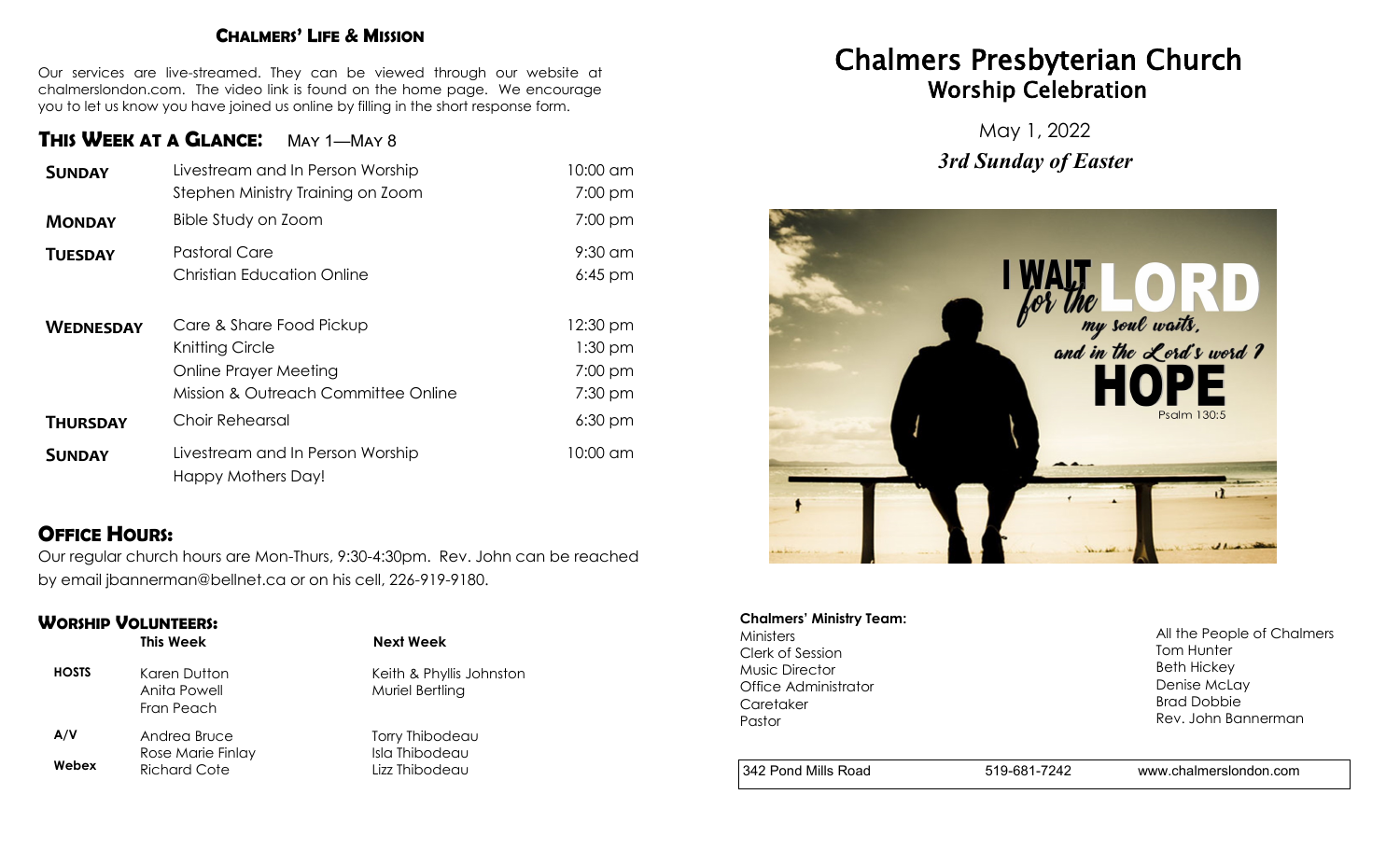## **WE APPROACH GOD**

| <b>Musical Prelude</b>                                                                                                                                                                                                                                                                                                                                                                                   |  |  |  |  |
|----------------------------------------------------------------------------------------------------------------------------------------------------------------------------------------------------------------------------------------------------------------------------------------------------------------------------------------------------------------------------------------------------------|--|--|--|--|
| Call to Worship                                                                                                                                                                                                                                                                                                                                                                                          |  |  |  |  |
| Sing praises to the Lord, you faithful;<br>One:<br>We will give thanks to God's holy name.<br>All:<br>Weeping may linger for the night, but joy comes with the morning.<br>One:<br>We will give thanks to God's holy name.<br>All:<br>God has turned our mourning into dancing! Let us praise and not be silent!<br>One:<br>Lord our God, we will give thanks to your holy name, now and always!<br>All: |  |  |  |  |
| Praise: Psalm 100/Make a Joyful Noise                                                                                                                                                                                                                                                                                                                                                                    |  |  |  |  |
| Prayers of Adoration, Confession and Pardon                                                                                                                                                                                                                                                                                                                                                              |  |  |  |  |
| The Peace<br>One: May the peace of Christ be with you<br>All: And also with you.                                                                                                                                                                                                                                                                                                                         |  |  |  |  |
| Celebrating with the children Simon's Apple Tree – video                                                                                                                                                                                                                                                                                                                                                 |  |  |  |  |

Praise: *God of the sparrow, God of the whale (vs 1,3,4,6) 307*

## **WE LISTEN TO GOD'S WORD**

Prayer for Illumination

Scripture Reading: Psalm 46: 1-7

- One: God is our refuge and strength, a very present help in trouble.
- **All: Therefore we will not fear, though the earth should change, Though the mountains shake in the heart of the sea; Though its waters roar and foam, Though the mountains tremble with its tumult.**
- One: There is a river whose streams make glad the city of God, The holy habitation of the Most High.
- **All: God is in the midst of the city; it shall not be moved; God will help it when the morning dawns.**
- One: The nations are in an uproar, the kingdoms totter; God's voice resounds, the earth melts.
- **All: The Lord of hosts is with us; the God of Jacob is our refuge.**

Scripture Readings: Acts 12 (selected verses) John 21: 1-19 One: The Gospel of the Lord.

**All: Praise to you, Lord Jesus Christ.**

|         | Choir Anthem: Feed My Lambs           |     |
|---------|---------------------------------------|-----|
| Sermon: | <b>Easter Continued</b>               |     |
|         | Praise: In the bulb there is a flower | 674 |

# **WE RESPOND TO GOD**

| Chalmers' Life and Mission |                                                            |              |
|----------------------------|------------------------------------------------------------|--------------|
| Offering of our Gifts      |                                                            |              |
| Offering Praise:           | God, whose giving knows no ending                          | (vs 1,3) 663 |
|                            | Offering Prayer, Prayers of the People & The Lord's Prayer |              |
| Praise:                    | Let Christian faith and hope dispel                        | 368          |
| Blessing                   |                                                            |              |
| <b>Musical Postlude</b>    |                                                            |              |
|                            |                                                            |              |

*\*\*\* Hymn lyrics are on page 3 \*\*\** 

#### **CHOIR ANTHEM**

#### Feed My Lambs Natalie Sleeth

Feed my lambs, Tend My sheep, over all a vigil keep; In My Name lead them forth gently as a shepherd. When they wander, when they stray, their protector be. As ye do unto My flock, thus ye do to Me.

Feed my lambs, Tend My sheep, over all a vigil keep; In My Name lead them forth gently as a shepherd. Unto all who lose the way, Hope and comfort be, As ye do unto My flock, Thus ye do to Me.

Feed my lambs, Tend My sheep, over all a vigil keep; In My Name lead them forth gently, gently As a loving shepherd of the Lord.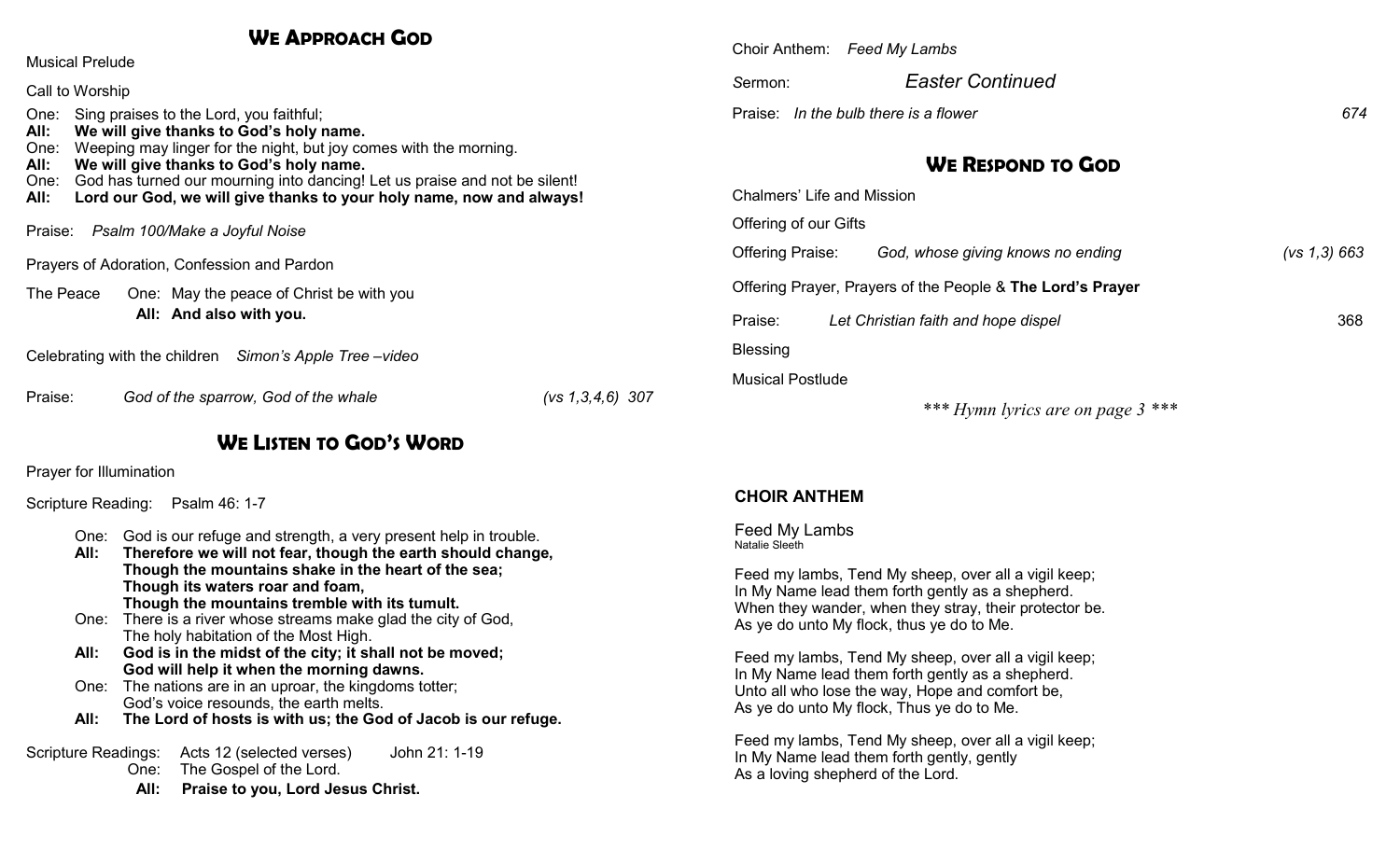# **Make a joyful noise/ Psalm 100**

L. Good

#### Chorus:

*Make a joyful noise, all the earth! Worship your God with gladness Make a joyful noise all the earth! Come to this place with a song.*

Know that your God has made you, know it's to God we belong, and come to this place with joyfulness and praise, worship your God with a song! **Chorus** 

Enter these gates with thanksgiving, enter these courts with praise; sing thanks to your God and bless this holy name, worship your God with a song! **Chorus** 

Ages through endless ages Seasons of endless years; the love of our Maker ever shall endure, worship your God with a song! Chorus

©1992 Borealis Music

**God of the sparrow, God of the whale**

Jaroslav J. Vajda

God of the sparrow God of the whale God of the swirling stars How does the creature say Awe How does the creature say Praise

God of the rainbow God of the cross God of the empty grave How does the creature say Grace How does the creature say Thanks

God of the hungry God of the sick God of the prodigal How does the creature say Care How does the creature say Life

God of the ages God near at hand God of the loving heart How do your children say Joy How do your children say Home

*©* 1983 G.I.A. Publications Incl.

#### **Cod whose giving knows no ending and the state of the state of the state of the Public Domain Public Domain**

Robert L. Edwards © Hope Publishing Company

God, whose giving knows no ending, from your rich and endless store: nature's wonder, Jesus' wisdom, costly cross, grave's shattered door, gifted by you, we turn to you, offering up ourselves in praise; thankful song shall rise forever, gracious donor of our days.

Treasure, too, you have entrusted, gain through powers your grace conferred; ours to use for home and kindred, and to spread the Gospel Word. Open wide our hands in sharing, as we heed Christ's ageless call, healing, teaching, and reclaiming, serving you by loving all.

#### **In the bulb there is a flower** Natalie Sleeth

In the bulb there is a flower, in the seed, an apple tree, in cocoons, a hidden promise: butterflies will soon be free! In the cold and snow of winter there's a spring that waits to be, unrevealed until its season, something God alone can see.

There's a song in every silence, seeking word and melody; there's a dawn in every darkness, bringing hope to you and me. From the past will come the future; what it holds, a mystery, unrevealed until its season, something God alone can see.

In our end is our beginning, in our time, infinity; in our doubt there is believing, in our life, eternity, in our death, a resurrection, at the last, a victory, unrevealed until its season, something God alone can see.

© 1986 by Hope Publishing Co.

#### **Let Christian faith and hope dispel** John Logan

Let Christian faith and hope dispel the fears of guilt and woe; the Lord Almighty is our friend, and who can prove a foe?

The Saviour died, but rose again triumphant from the grave, and pleads our cause at God's right hand, omnipotent to save.

Who then can e'er divide us more from Jesus' saving love, or break the sacred chain that binds the earth to heaven above?

Let troubles rise and terrors frown, and days of darkness fall; through Christ all dangers we'll defy, and more than conquer all.

Nor death, nor life, nor earth, nor hell, nor time's destroying sway can e'er erase us from his heart, or make his love decay.

Each future period that will bless as it has blessed the past; Christ loved us from the first of time; Christ loves us to the last.